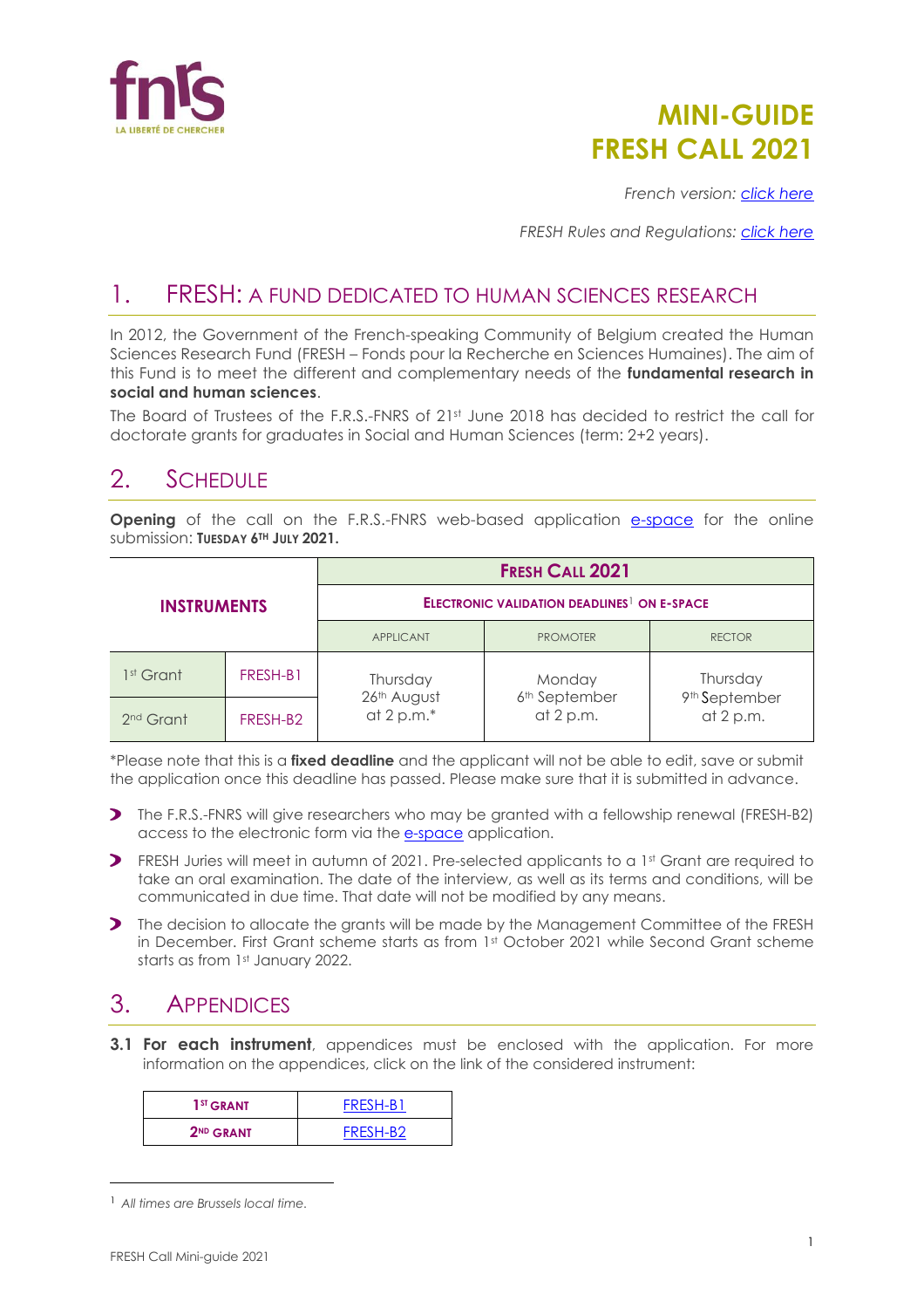#### **3.2 Deadlines for providing appendices**

| <b>DEADLINES IN 2021</b> |                                      | <b>DOCUMENTS</b>                                                                                                                             |
|--------------------------|--------------------------------------|----------------------------------------------------------------------------------------------------------------------------------------------|
|                          | Monday 6th<br>September at 2 p.m.    | Reference letter from promoter, structured according to the template                                                                         |
|                          |                                      | Appendices (see point $3.1$ ) <sup>2</sup>                                                                                                   |
| GRANT                    | Thursday 30th<br>September           | Reference letters from:                                                                                                                      |
|                          |                                      | - 1 referee (different from the promoter) member of the academic<br>staff of a scientific institution, structured according to the template, |
|                          |                                      | - 1 referee involved in the field outside the academic sphere.                                                                               |
|                          |                                      | They will be contacted by the F.R.S.-FNRS.                                                                                                   |
|                          |                                      | Ranking <sup>2</sup> completed by the faculty (ies) awarding undergraduate and<br>master (or equivalent) degrees                             |
|                          |                                      | Publications accepted after the deadline of validation by<br>the<br>applicant <sup>2</sup>                                                   |
|                          |                                      |                                                                                                                                              |
| 2 <sup>N</sup>           | Tuesday 2nd<br>November <sup>3</sup> | Advisory opinion from the Supervisory Panel (Thesis Advisory Committee)                                                                      |

# 4. CHANGES COMPARED TO CALL 2020

#### **4.1 [Rules and Regulations](https://www.frs-fnrs.be/docs/Reglement-et-documents/FRS-FNRS_REGL_FRESH_BD_EN.pdf)**

#### **Additional eligibility criteria**

The FRESH Management Committee of 6<sup>th</sup> October 2020 has decided to change the article relating to the field of the degree as follows:

"Additionally to the conditions defined in article 3, the master degree of at least 120 credits obtained by the applicant, by default, has to belong to one of the fields listed below:

- Philosophy,
- Theology,
- Language and Literature, and Translation Studies
- History, Art History and Archaeology,
- Art of Building and Urban Planning,
- Information and communication,
- Political and social Sciences,
- $\sum$ Juridical Sciences,
- Criminology,
- Economical and management Sciences,
- $\overline{\mathbf{z}}$ Psychology and Educational Sciences (except biomedical discipline in the broad sense and the likes),
- Arts and Sciences.

Holders of the following master's degrees are also eligible:

- **T** Tourism Studies and Management:
- Public Health Sciences (Human or Social Sciences disciplines and the likes);

<sup>2</sup> *Where applicable, to be uploaded or mentioned by the applicant on a dedicated page on [e-space,](https://e-space.frs-fnrs.be/) as a followup of their application file after the validation deadline fixed for the applicant.*

<sup>3</sup> *The deadline for the Advisory opinion by the Supervisory Panel is generally on 31st October. In 2021, it falls on a Sunday so the deadline is postponed to the next business day.*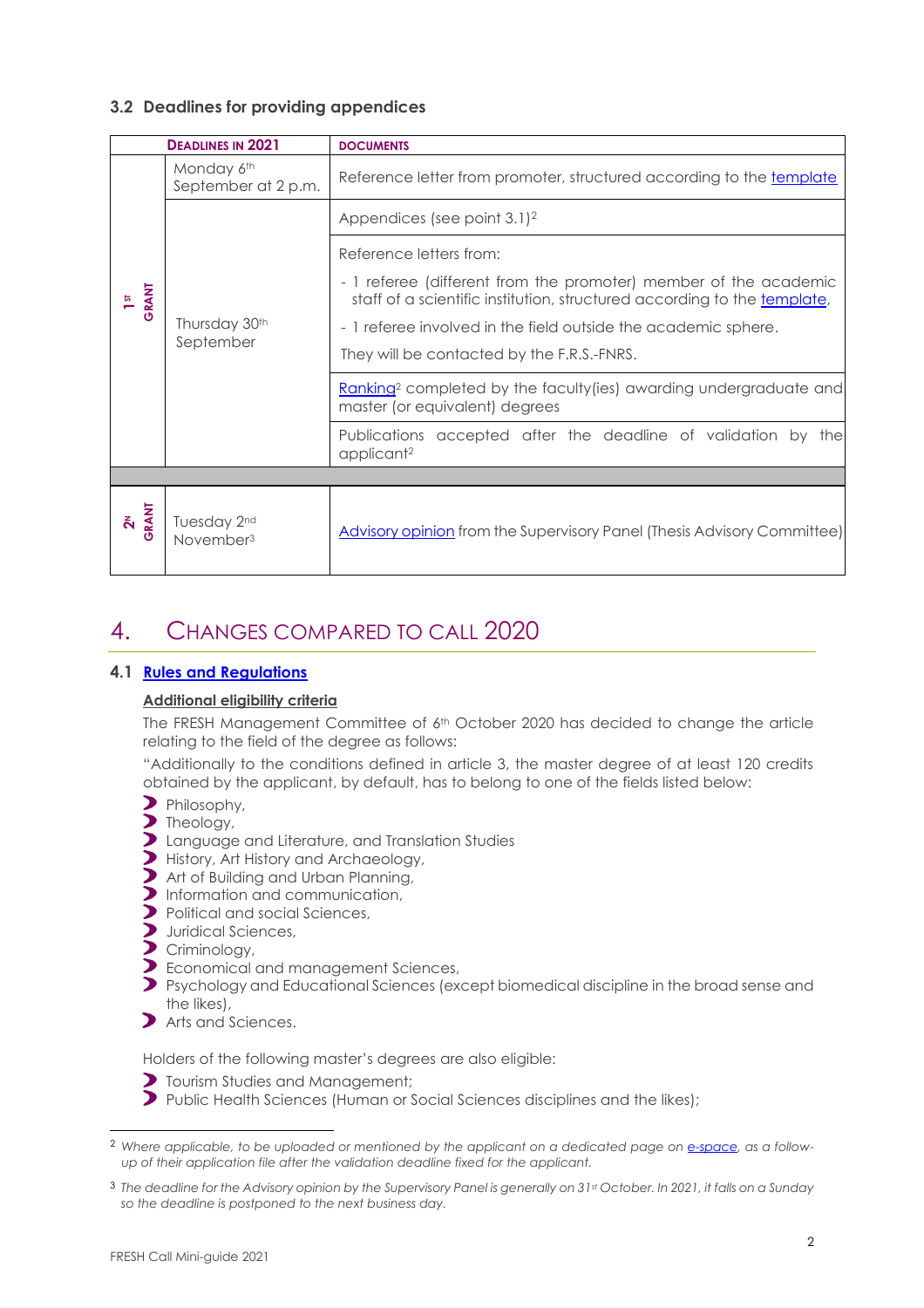Geographic Sciences (Human or Social Sciences disciplines and the likes);

Environmental Sciences and Management (Human or Social Sciences disciplines and the likes).

**However, an additional master degree 60 obtained by the applicant, in the fields listed above, can be enough, provided an unconditional permission regarding access to the doctorate issued from the field doctoral Commission must be enclosed in the application file by 30th September of the year the application is submitted at the latest."**

### 5. SPECIFIC REMARKS

#### **5.1 Grants Renewal**

Applications for a FRESH 2<sup>nd</sup> Grant will be evaluated by the Supervisory Panel (Thesis Advisory Committee).

#### **5.2 Ethical aspects**

As from 2018, in order to reduce the Ethics Committees workload and to make the administrative procedures more flexible for applicants, the researchers concerned by ethical questions will be required to submit their questionnaire accompanied by the opinion of the Ethics Committee to the F.R.S.-FNRS only in case of granting. Effective funding will be subject to a favourable opinion of the Committee.

#### **5.3 Only one FRIA/FRESH application**

Graduates in:

- **Art of Building and Urban Planning**
- Public Health Sciences
- **>** Geographic Sciences
- **D** Environmental Sciences and Management
- **P**sychology Sciences

are not allowed to apply for both [FRIA](https://www.frs-fnrs.be/docs/Reglement-et-documents/FRS-FNRS_REGL_FRIA_EN.pdf) an[d FRESH](https://www.frs-fnrs.be/docs/Reglement-et-documents/FRS-FNRS_REGL_FRESH_BD_EN.pdf) instruments the same year.

# 6. CONTENT OF A PROPOSAL

Applicants will have the choice of writing their proposal either in French or in English.

The F.R.S.-FNRS insists on **strict compliance with the instructions given for each part of the proposal** (scientific section relevant to the instrument selected, number of pages allowed for documents to be enclosed with the application form…) and stresses again the sovereign consideration of the juries assessing the application file.

**NOTICE: no further changes or modification** can be made in the proposal after the validation deadline set for the applicant.

One of the specificities of the FRESH Fund relates to the **societal impact** of the funded research programmes, as stressed and redefined by the Board of Trustees of the F.R.S.-FNRS of 21st June 2018: "The FRESH Fund supports fundamental research projects whose outcomes are likely to improve the understanding or functioning of one sector in the society in the short-medium term at a local, regional, national or international level, from many perspectives such as culture, economy, politics, sociology and psychosociology."

Applicants have the opportunity to justify the potential societal impact of their project in their application file. They should highlight the players, groups or sectors that are likely to benefit from the results of the research in the short-medium term.

Applicants also mention **a referee actually involved in the field outside the academic sphere** who will be contacted by the F.R.S.-FNRS to provide a reference letter as part of their application

The application file contains the main sections described hereafter.

| <b>SECTION</b> | <b>CONTENT</b>                                                                                                          |
|----------------|-------------------------------------------------------------------------------------------------------------------------|
|                | THE RESEARCHER   Information that enables to verify the eligibility criteria (degrees, graduation date,<br>institution) |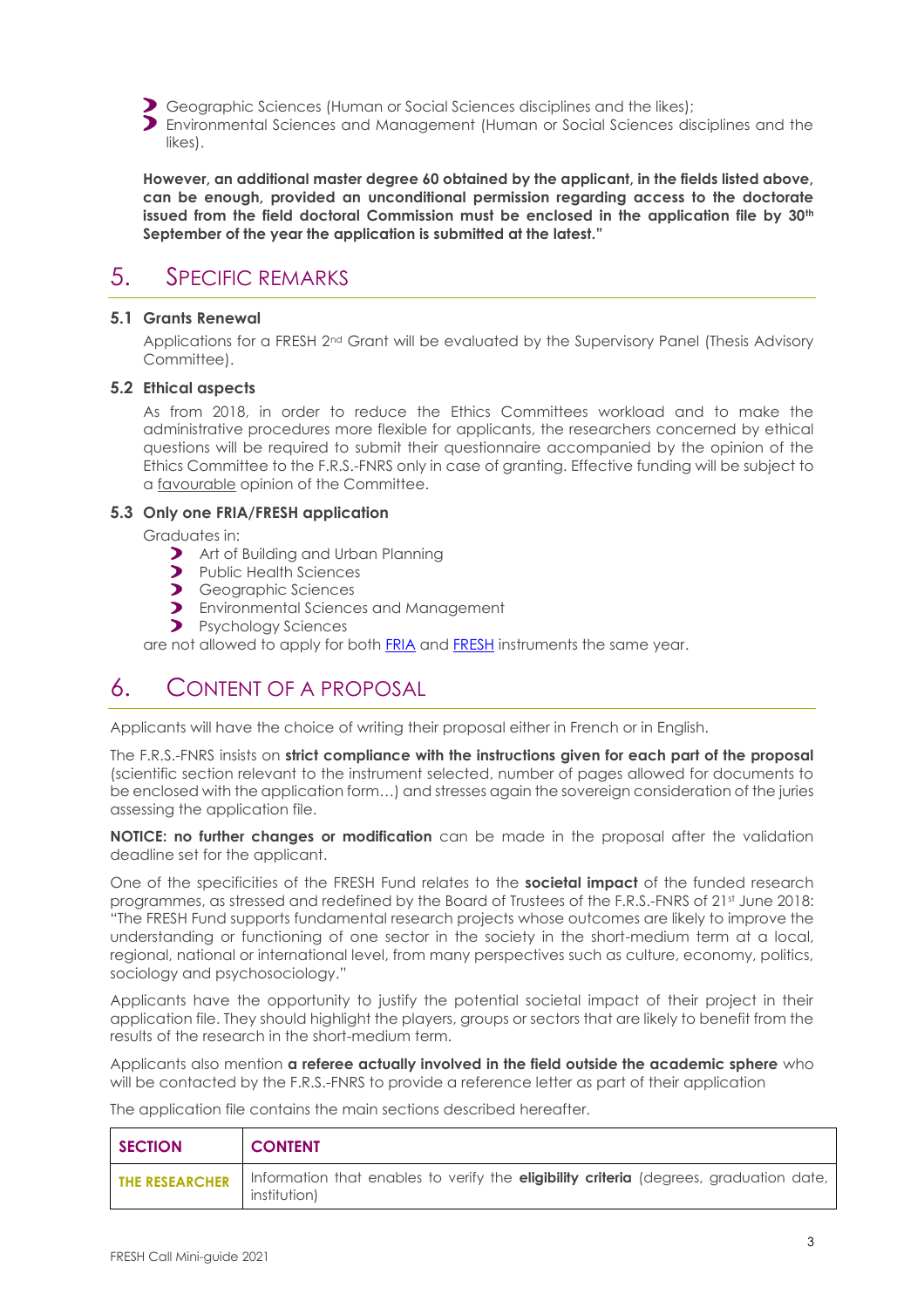| <b>SECTION</b>                        | <b>CONTENT</b>                                                                                                                                                                                                                                                                                                                                                                                                                                                                                               |  |  |
|---------------------------------------|--------------------------------------------------------------------------------------------------------------------------------------------------------------------------------------------------------------------------------------------------------------------------------------------------------------------------------------------------------------------------------------------------------------------------------------------------------------------------------------------------------------|--|--|
|                                       | <b>Academic background</b>                                                                                                                                                                                                                                                                                                                                                                                                                                                                                   |  |  |
|                                       | <b>Awards and honours</b> (max. 5)                                                                                                                                                                                                                                                                                                                                                                                                                                                                           |  |  |
|                                       | The applicant's list of publications (published or accepted, if any), structured<br>according to the template                                                                                                                                                                                                                                                                                                                                                                                                |  |  |
|                                       | As stated in section 3.2, In case of <b>publications accepted</b> after the validation<br>⋗<br>deadline set for the applicant, applicants may add them until 30 <sup>th</sup> September.                                                                                                                                                                                                                                                                                                                     |  |  |
|                                       | Professional background, including relevant activities with regard to the research<br>project                                                                                                                                                                                                                                                                                                                                                                                                                |  |  |
|                                       | Title of the <b>Master thesis</b>                                                                                                                                                                                                                                                                                                                                                                                                                                                                            |  |  |
| <b>THE RESEARCH</b><br><b>PROJECT</b> | Title in French and in English (max. 200 characters each, including spaces) and,<br><b>Summary</b> in French and in English (max. 2,000 characters each, including spaces)                                                                                                                                                                                                                                                                                                                                   |  |  |
|                                       | > Funded proposals are released and made public on the F.R.S.-FNRS website.                                                                                                                                                                                                                                                                                                                                                                                                                                  |  |  |
|                                       | Selection of the jury and selection of 2 to 6 descriptor fields in order of relevance, they<br>can be completed by some unrestricted keywords.                                                                                                                                                                                                                                                                                                                                                               |  |  |
|                                       | > If applicants select only one descriptor field corresponding to the jury selected,<br>they shall justify their choice in the application form.                                                                                                                                                                                                                                                                                                                                                             |  |  |
|                                       | It is mandatory to use the template: FRESH-B1 $(FR / EN)$ – FRESH-B2 ( $FR / EN$ ).                                                                                                                                                                                                                                                                                                                                                                                                                          |  |  |
|                                       | The description of the project (max. 4 pages) is divided in 4 parts:<br>1. Goals of the research<br>2. State of the art                                                                                                                                                                                                                                                                                                                                                                                      |  |  |
|                                       | 3. Research project<br>4. Work plan                                                                                                                                                                                                                                                                                                                                                                                                                                                                          |  |  |
|                                       | Graphs and tables (max. 2 pages) are authorised in addition to the 4 pages.<br>A reference bibliography (max. 1 page) should be included and listed by order of<br>appearance in the text.                                                                                                                                                                                                                                                                                                                   |  |  |
|                                       | Summary of the 1st year of Ph.D. - For 1st Grant-2nd year applicants only.                                                                                                                                                                                                                                                                                                                                                                                                                                   |  |  |
|                                       | Applicants have the opportunity to justify the societal impact of their project in their<br>application file. They should highlight the players, groups or sectors that are likely to<br>benefit from the results of the research.                                                                                                                                                                                                                                                                           |  |  |
| <b>THE WORK</b><br><b>ENVIRONMENT</b> | Facts allowing to assess whether the environment (the intellectual means and/or<br>equipment available to the applicant) is consistent with the aims of the research<br>project.                                                                                                                                                                                                                                                                                                                             |  |  |
|                                       | Data can vary depending on the nature of the project and the scientific field.<br>⋗                                                                                                                                                                                                                                                                                                                                                                                                                          |  |  |
| THE REFEREES                          | Contact details (first name, surname, email) of:<br>- 1 referee (different from the promoter) member of the academic staff of a scientific<br>institution,                                                                                                                                                                                                                                                                                                                                                   |  |  |
|                                       | - 1 referee involved in the field outside the academic sphere.                                                                                                                                                                                                                                                                                                                                                                                                                                               |  |  |
|                                       | Applicants shall contact the reference persons prior to mentioning their contact<br>⋗<br>details in the application form if they want to make sure that their referees are<br>willing to provide a reference letter as part of their application.<br>After submission of the application file, the F.R.S.-FNRS will contact the reference<br>persons indicated in the application form and a reminder will be sent to each<br>referee in due course. No information will be communicated to the applicant on |  |  |
|                                       | the receipt of the letters to ensure confidentiality.                                                                                                                                                                                                                                                                                                                                                                                                                                                        |  |  |

# 7. (PRE)SELECTION PROCEDURE, JURIES

### **7.1 Composition of juries**